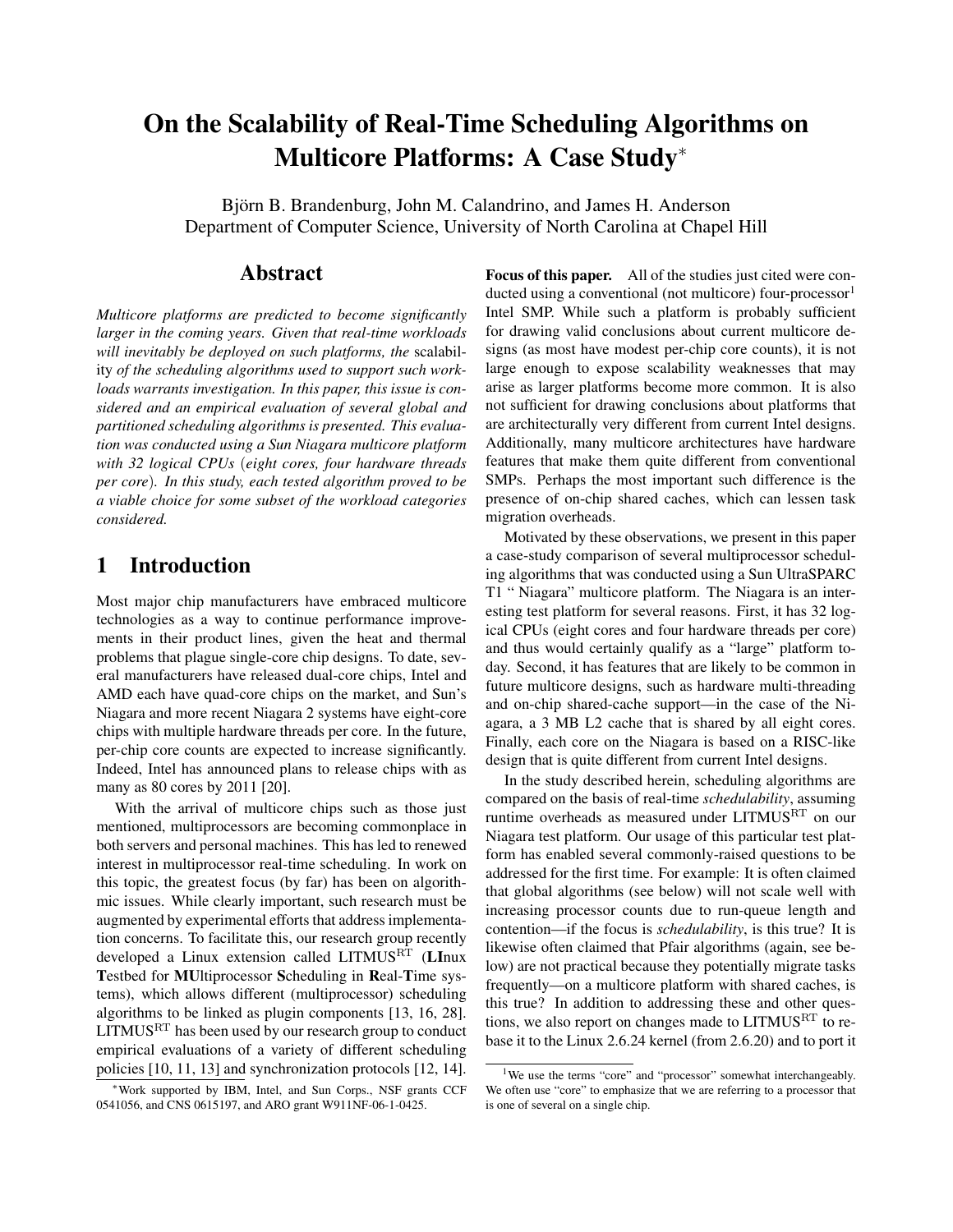to the Niagara machine. Given the nature of the case study presented here, it is important to acknowledge that the scope of this paper is *specifically* limited to LITMUSRT as implemented on the Niagara. While we do comment on larger multicore chips that we expect other manufacturers such as Intel to release in the future, such comments must naturally be regarded as somewhat speculative at this point.

Scheduling algorithms considered. In this paper, we consider the schedulability of sporadic task systems. A *sporadic task* repeatedly generates work to schedule in the form of sequential *jobs*. A sporadic task system can be scheduled via a *partitioned*, *global*, or *clustered* approach. Under partitioning, tasks are statically assigned to processors and each processor is scheduled separately. Under global scheduling, all jobs are scheduled using a single run queue, and interprocessor migration is allowed. In a clustered approach, tasks are partitioned onto clusters of processors, and within each cluster, assigned tasks are globally scheduled [3, 15].

In our study, we considered the global  $PD^2$  Pfair algorithm [27] and partitioned, global (preemptive and nonpreemptive), and clustered variants of the *earliest-deadlinefirst* (EDF) algorithm. Regarding schedulability, we considered both *hard* real-time systems wherein deadlines should not be missed, and *soft* real-time systems wherein bounded deadline tardiness is permissible. As explained later, the algorithms considered in our study were selected for both theoretical and pragmatic reasons.

Our methodology. The focus of this study is to compare the aforementioned algorithms in terms of schedulability considering real-world overheads. This was done via a fourphase approach: (i) we ported  $LITMUS<sup>RT</sup>$  to our Niagara platform and implemented the algorithms under investigation; (ii) once the system was stable, we ran several hundred (synthetic) task sets with randomly generated parameters on the test machine and recorded over 70 GB of raw system overhead samples; (iii) we analyzed the recorded overhead samples and distilled expressions for average and worst-case overheads; and (iv) we conducted simulations in which the schedulability of randomly-generated task sets was checked, with the overheads determined in Step (iii) taken into account, using the best schedulability tests currently known for each tested algorithm.

Summary of results. In the first part of the paper, we describe our efforts to port LITMUS<sup>RT</sup> to the Linux 2.6.24 kernel and our Niagara platform, and comment on a few newly-added extensions. In the second part of the paper we present our experimental results. As in the prior SMP-based study [16], we found that *for each tested algorithm, scenarios exist in which it is a viable choice*. Partitioned EDF usually performed best for hard real-time systems; clustered EDF usually performed best for soft real-time systems. Perhaps most surprisingly, a "staggered" variant of  $PD^2$  (see

Sec. 2) was among the best performing algorithms overall. Its good performance is due to the theoretical optimality of PD<sup>2</sup>, which counterbalances the higher runtime overheads of Pfair algorithms. This result calls into question the common belief that global algorithms are not viable on platforms with more than just a few processors.

We present these findings later in Sec. 4 after first providing needed background in Sec. 2 and describing our modifications to LITMUS<sup>RT</sup> in Sec. 3.

## 2 Background

We consider the scheduling of a system of *sporadic tasks*,  $T_1, \ldots, T_N$ , on m processors. The  $j<sup>th</sup>$  job (or invocation) of task  $T_i$  is denoted  $T_i^j$ . Such a job  $T_i^j$  becomes available for execution at its *release time*,  $r(T_i^j)$ . Each task  $T_i$  is specified by a *worst-case* (*per-job*) *execution cost*,  $e(T_i)$ , and *period*,  $p(T_i)$ . Job  $T_i^j$  should complete execution by its *absolute deadline*,  $r(T_i^j) + p(T_i)$ ; otherwise, it is *tardy*. The spacing between job releases must satisfy  $\mathsf{r}(T_i^{j+1}) \ge \mathsf{r}(T_i^j) + \mathsf{p}(T_i);$ if it further satisfies  $r(T_i^{j+1}) = r(T_i^j) + p(T_i)$ , then  $T_i$  is called *periodic*. Task  $T_i$ 's *utilization* or *weight* reflects the processor share it requires and is given by  $e(T_i)/p(T_i)$ . In this paper, we assume that tasks are independent and do not self-suspend.

Scheduling. A *hard* real-time (HRT) system is considered to be *schedulable* iff it can be shown that no job deadline is ever missed. A *soft* real-time (SRT) system is considered (in this paper) to be *schedulable* iff it can be shown that deadline tardiness is bounded. Any algorithm for checking schedulability necessarily depends on the scheduling algorithm being used and must be designed to account for overheads that arise in practice, such as context-switching times, cache-related overheads, *etc.* Such overheads are typically accounted for by inflating per-job execution costs.

As noted earlier, multiprocessor real-time scheduling algorithms can follow a partitioned, global, or clustered approach. Below, we describe the representative algorithms from each category considered in our study. Note that we do not consider static-priority algorithms in this paper. This is intentional: such algorithms are inferior to those described below from the standpoint of schedulability generally [17], and cannot guarantee bounded tardiness without severely restricting overall utilization in the SRT case [19].

**EDF** scheduling. In EDF scheduling algorithms, jobs are scheduled in order of increasing deadlines, with ties broken arbitrarily. In this paper, we consider a *clustered* preemptive EDF algorithm, denoted C-EDF, in which tasks are partitioned onto clusters of processors and those within each cluster are scheduled globally within it. We also consider two special cases of C-EDF: *partitioned* EDF, denoted P-EDF, where each cluster consists of only one processor, and *global* EDF, denoted G-EDF, where all processors form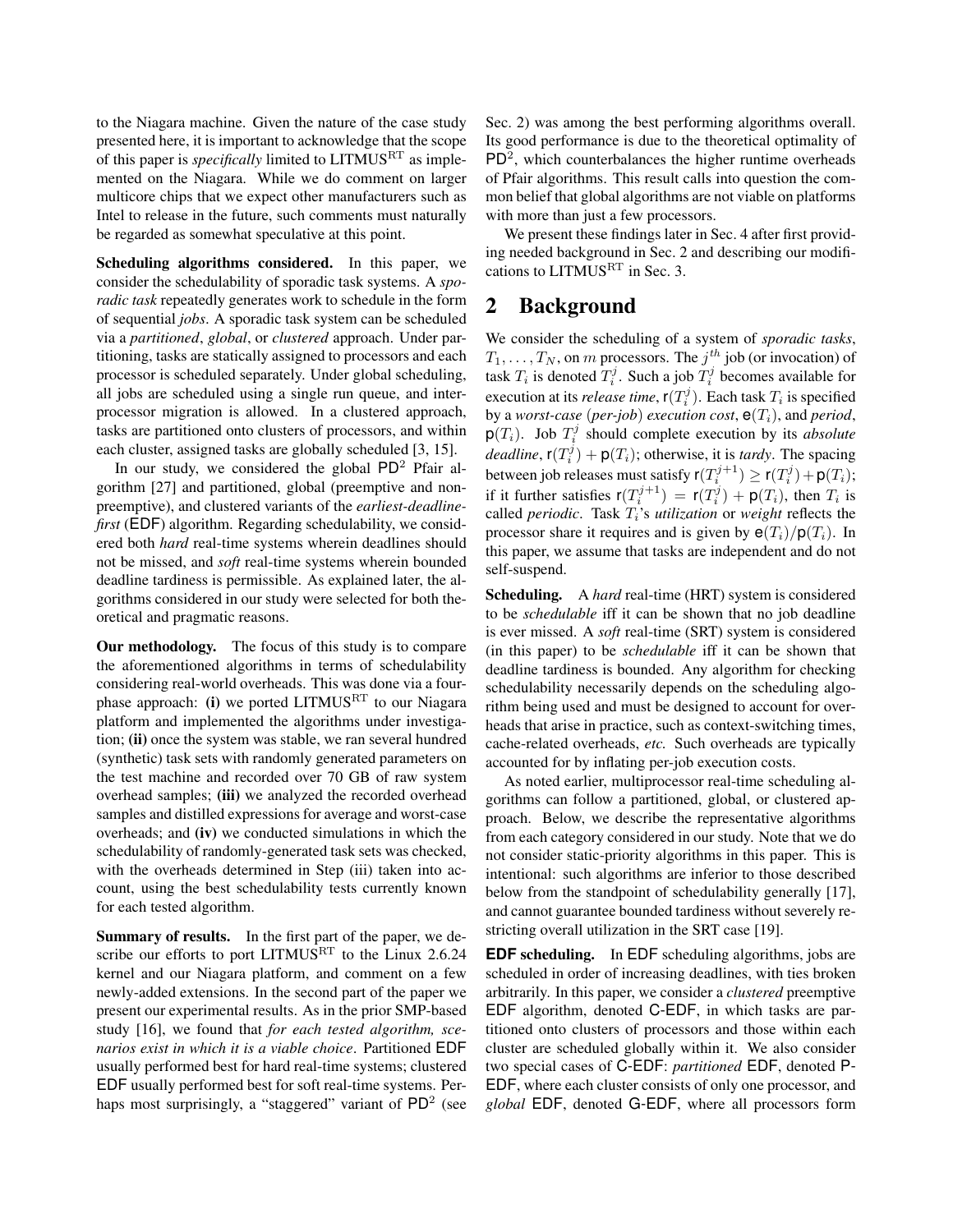

Figure 1: (a) G-EDF, (b) G-NP-EDF, and (c)  $PD^2$  schedules of a two-processor system with three tasks:  $T_1$ , with an execution cost of 1.5 and period of 3.0,  $T_2$  with an execution cost of 2.0 and a period of 3.0, and  $T_3$  with an execution cost of 4.0 and a period of 6.0.

one cluster. In addition to these preemptive algorithms, we consider non-preemptive G-EDF, denoted G-NP-EDF. Non-preemptive algorithms allow task migrations, but once a job commences execution on a processor, it runs to completion on that processor without preemption. Thus, *jobs* may not migrate.

Partitioning algorithms require that a bin-packing problem be solved to assign tasks to processors. As a result, there exist task systems with total utilization slightly higher than m/2 that no such algorithm can schedule, *even if bounded deadline tardiness is allowed* [19]. Thus, under P-EDF, restrictive caps on total utilization are required to ensure timing constraints, for both HRT and SRT systems. Similar caps are required for G-EDF in the HRT case. However, in the SRT case, G-EDF ensures bounded deadline tardiness, as long as total utilization is at most  $m$  [19]. The same is true of G-NP-EDF, which is significant, because under it, overheads are lower (since jobs do not migrate). C-EDF was proposed as a compromise between P-EDF and G-EDF for large multicore platforms in which some cores share a highlevel cache, while others share only a low-level cache (or no cache) [15]. In such a platform, it is best to consider each set of cores that share a high-level cache to be a "cluster." In this way, lower migration costs can be ensured than for G-EDF and the bin-packing limitations of P-EDF are ameliorated. Regarding the latter, note that each cluster is viewed as a bin; thus, clustering increases bin sizes and decreases the number of bins, which makes bin-packing easier.

**Pfair scheduling.** Pfair scheduling algorithms [6, 26] can be used to optimally schedule HRT (and thus SRT) systems, provided all timing parameters are multiples of the system's quantum size. The term "optimal" means that no deadline is missed when scheduling any feasible system (*i.e.*, any system with total utilization at most  $m$ ). In a Pfair algorithm, a job  $T_i^j$  of a task  $T_i$  of weight  $\textsf{wt}(T_i)$  is scheduled one quantum at a time in a way that approximates an *ideal* allocation in which it receives  $L \cdot \text{wt}(T_i)$  time over any interval of length L within  $[r(T_i^j), r(T_i^j) + p(T_i))$ . This is accomplished by

sub-dividing each task into a sequence of quantum-length *subtasks*, each of which must execute within a certain time *window*, the end of which is its *deadline*. Subtasks are scheduled on an EDF basis, and tie-breaking rules are used in case of a deadline tie. A task's subtasks may execute on any processor, but not at the same time (tasks are sequential). In this paper, we consider the  $PD<sup>2</sup>$  [1, 26] algorithm, which is the most efficient known optimal Pfair algorithm, and a variant of it called *staggered* PD<sup>2</sup> (S-PD<sup>2</sup>) [23]. Under  $PD<sup>2</sup>$  (and most other Pfair algorithms), quanta are assumed to align across processors, *i.e.*, all processors cross the same quantum boundary at the same time. With S-PD<sup>2</sup> , quanta are staggered across processors, *i.e.*, quantum boundaries are spread out evenly across a full quantum. Under both  $PD^2$  and  $S-PD^2$ , if a task is allocated a quantum when it requires less execution time, the unused part of the quantum is "wasted." In contrast, under the EDF schemes considered above, such a task would relinquish its assigned quantum "early," allowing another task to be scheduled.

Example. To see some of the differences in the algorithms described above, consider Fig. 1, which depicts twoprocessor G-EDF, G-NP-EDF, and  $PD^2$  schedules for a system of three tasks,  $T_1$ ,  $T_2$ , and  $T_3$ , as defined in the figure's caption. There are several things worth noting here. First, these three tasks cannot be partitioned onto two processors, so this system is not schedulable under P-EDF (so we do not depict a schedule for this case). (Recall that C-EDF generalizes both G-EDF and P-EDF.) Second, under each of G-EDF and G-NP-EDF a deadline is missed. Third, in the G-NP-EDF schedule in inset (b), task  $T_2$ 's second job cannot execute at time 3 since  $T_3$ 's job must execute nonpreemptively (there is actually a deadline tie here). Fourth, each task has the same window structure in inset (c). For tasks  $T_2$  and  $T_3$ , this is easily explained: a task's window structure is determined by its weight and both of these tasks have a weight of 2/3. As for task  $T_1$ , under Pfair scheduling, windows are defined by assuming that each task's execution cost is an integral number of quanta. Thus, we must round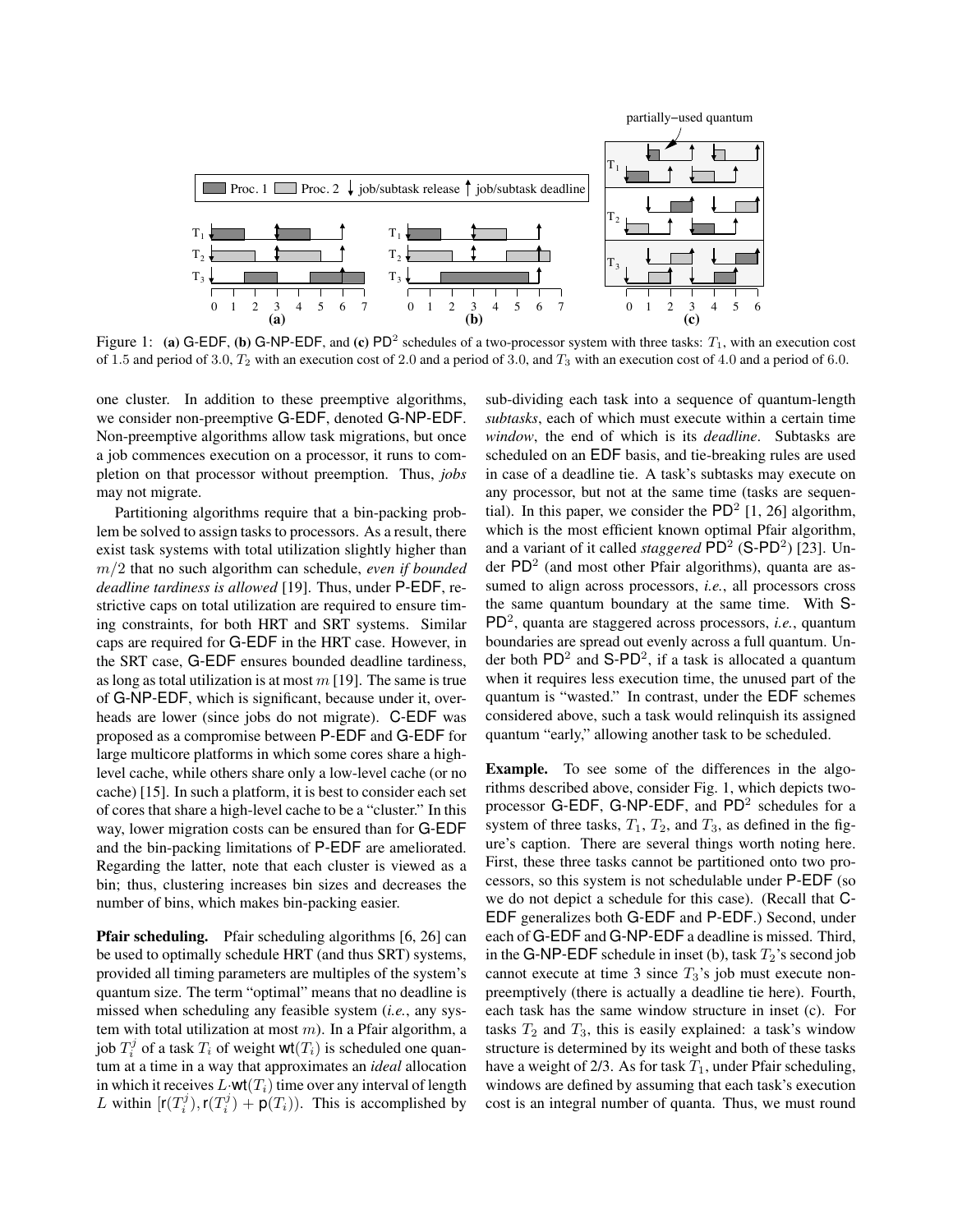up  $T_1$ 's cost to 2.0, giving it a weight of 2/3. Because of this, some quanta allocated to task  $T_1$  are only half-used.

Earlier experimental study. In the earlier SMP-based study [16], all of the algorithms described above were considered, except C-EDF. In this prior study, P-EDF and PD<sup>2</sup> tended to be the best choices for HRT workloads. This is due to the lower runtime overheads of P-EDF (because tasks do not migrate and processors are scheduled using uniprocessor algorithms) and the optimality of PD<sup>2</sup>. For SRT workloads, G-EDF and G-NP-EDF were usually preferable. This is because these algorithms do not require restrictive utilization caps in this case, and on the platform considered in [16], were found to have lower runtime overheads than Pfair algorithms. In this paper, we seek to re-examine these algorithms on a "large" multicore platform with shared caches and also determine the viability of clustered approaches.

# 3 Implementation

Before presenting our experimental results, we briefly discuss our efforts in re-basing LITMUSRT to Linux 2.6.24, porting it to the Niagara, and adding clustered-scheduling support.

LITMUSRT design. The pre-existing LITMUSRT code base that was modified is based on Linux 2.6.20. A detailed description of that LITMUS<sup>RT</sup> version can be found in [13]. Here, we provide a brief description. LITMUS<sup>RT</sup> has been implemented via changes to the Linux kernel and the creation of user-space libraries. Since LITMUSRT is concerned with real-time scheduling, most kernel changes affect the scheduler and timer-interrupt code. The kernel modifications can be split into roughly three components. The *core infrastructure* consists of modifications to the Linux scheduler, as well as support structures and services such as tracing and priority queues. The scheduling policies are implemented as *scheduler plugins* that provide functions that implement needed scheduling-related methods. Finally, a collection of *system calls* provides an API for real-time tasks to interact with the kernel. This basic structure has been retained in the new version of LITMUSRT. Some of the more notable changes are discussed next.

Integrating with the new Linux scheduler. The new Linux scheduler, introduced in version 2.6.23, selects a task to schedule by traversing a list of *scheduling classes* and selecting the highest-priority task from the first nonidle class. In stock Linux, there are three classes: POSIX RT, CFS, and IDLE (listed in order of decreasing priority). We integrated LITMUS<sup>RT</sup> within Linux by inserting a new  $LITMUS<sup>RT</sup>$  scheduling class as the top scheduling class. Thus, jobs scheduled by  $LITMUS<sup>RT</sup>$  always have higher priority than other (background) jobs.

While scheduling classes provide a basic extension mechanism, implementing global schedulers is still difficult because Linux fundamentally assumes partitioning all changes to a task's state are serialized through the lock that protects the run queue where the task resides (there is one run queue per processor). Thus, in order for a task to migrate, two run queue locks (source and target run queue) must be held. The LITMUS<sup>RT</sup> core needs to migrate a task when a global scheduler plugin selects a realtime task that has executed previously on a different processor. However, the Linux scheduler acquires the local (target) run queue lock *before* invoking the scheduling classes. If the LITMUS<sup>RT</sup> migration code were to simply acquire the source's run queue lock, then deadlock could quickly ensue. Instead, the local run queue's lock must be released before both locks can be acquired together (in a specific order). This creates a race window, between the invocation of the active plugin and the actual context switch, in which the state of both local tasks and the migrating task can change. For example, if the previously-scheduled task blocked (possibly due to loading shared libraries, *etc.*) and resumes in the short time while its run queue lock is available, then it may not be noticed by the scheduler and be "forgotten" (*i.e.*, it may never be scheduled again) since the stock Linux scheduler does not expect tasks to resume while scheduling is in progress (the run queue lock normally protects against this scenario). Such untimely task state changes and similar races can be detected (and properly handled) by examining the state of the involved tasks prior to releasing and after reacquiring the local run queue lock.

Job releases. Sporadic job releases are now controlled through the use of the high-resolution timers that were introduced in version 2.6.16 of Linux. Such timers allow events to occur at an exact time as the result of a timer interrupt. The times at which events can be specified to occur is limited only by the precision and accuracy of the underlying timer hardware. As a result, job releases can now occur within a few hundred nanoseconds of any specified release time, and periods do not have to be a multiple of the quantum size.

Quantum alignment. In Linux, a *quantum* is defined to be the interval between two *ticks*, which are periodic timer interrupts. In LITMUS<sup>RT</sup>, the quantum length is set at  $1ms$ . Some scheduling policies implemented in LITMUSRT (*e.g.*,  $PD<sup>2</sup>$ ) require that quanta are aligned across CPUs. This provides a unified and consistent notion of time across the system. The Linux kernel uses high-resolution timers (when such hardware is available) to set up a periodic tick on each CPU in such a way that interrupts are uniformly distributed over the first half of the tick length—the result is a form of staggered quanta. We modified the tick initialization code to optionally have ticks occur at the same time on each CPU, resulting in aligned quanta, or to stagger them evenly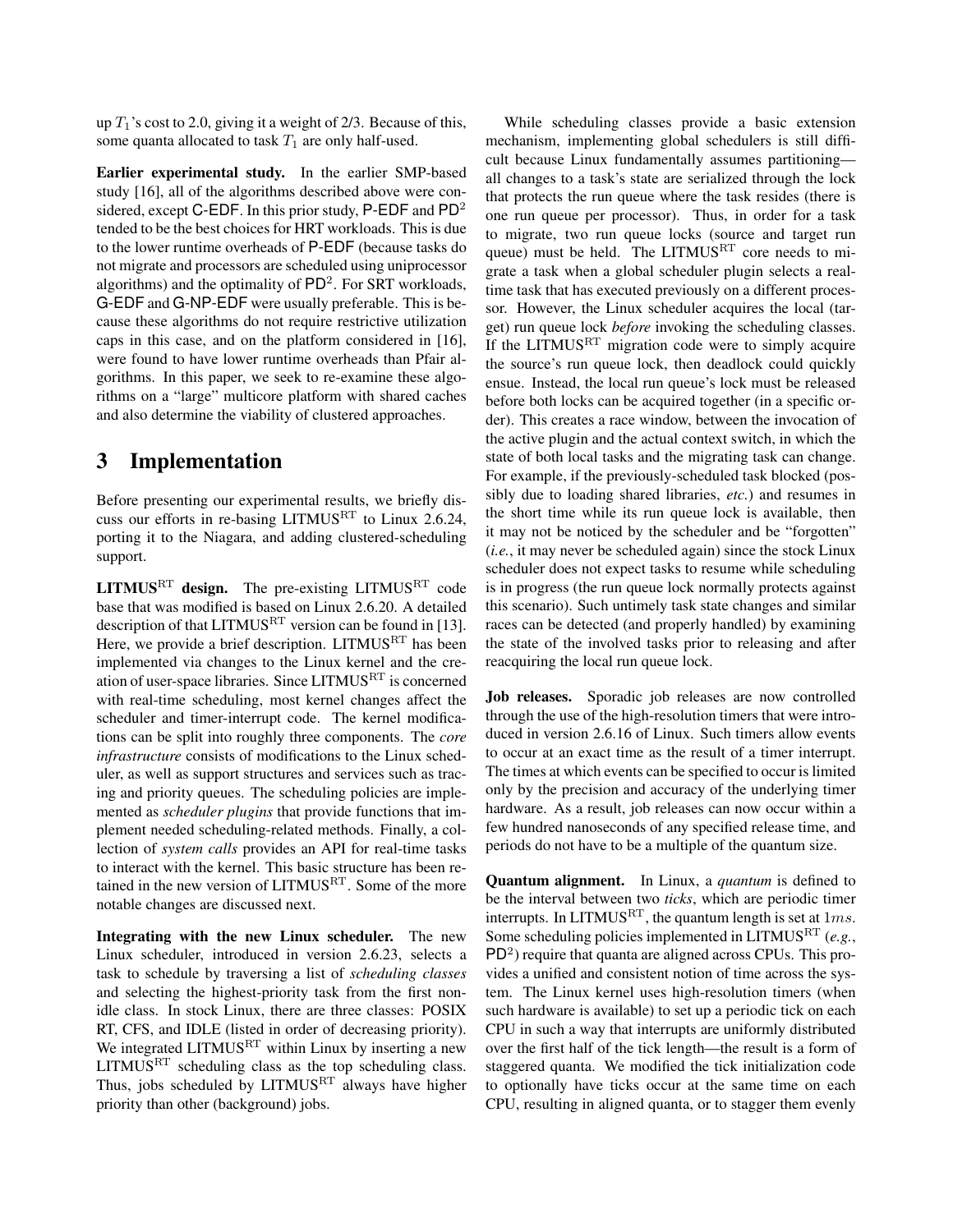across entire quanta. The choice between aligned or staggered quanta is made at boot time.

Clustered scheduling. Clustered scheduling was implemented as a hybrid of the existing G-EDF and P-EDF plugins. Individual ready queues are used as in P-EDF, but with one ready queue per cluster. Within each scheduling domain, the G-EDF implementation is used to make scheduling decisions. In the current implementation, a cluster consists of the four hardware threads of one core (since they share an L1 cache). In the rest of the paper, references to "C-EDF" are assumed to refer to this variant. In a future version, we plan to support runtime changes to the cluster size (when there is no real-time workload present).

Other LITMUS<sup>RT</sup> updates. Various other updates have taken place since the last revision of  $LITMUS<sup>RT</sup>$ . These updates include the following. First, we now allow scheduling policies to be changed without rebooting whenever there is no real-time workload present. Second, task execution costs and periods are now specified in nanoseconds, so that more accurate methods of handling job releases and task overruns can be employed (such as the use of high-resolution timers for job releases, discussed earlier). Third, for increased timing accuracy, the notion of time used in LITMUSRT is now that provided by the high-resolution timers. Fourth, we now allow both processes and threads to be used to define LITMUSRT tasks—processes have independent address spaces, while threads share the same address space. Fifth, we rewrote the  $PD<sup>2</sup>$  plugin to enable sporadic job releases (previously, only periodic tasks were supported). Sixth, we implemented FIFO ticket locks for the sparc64 architecture (stock Linux provides ticket locks only on Intel's x86 architecture). Seventh, we introduced proper support for synchronous and asynchronous task-system initialization. The new API allows real-time tasks to finish their initialization and then wait for the task-system release (phases can be specified for tasks to support asynchronous releases). In previous versions of LITMUSRT, a more ad hoc approach was used that involved transitioning the system between nonreal-time and real-time mode.

Niagara-related challenges. In performing the above changes, several Niagara-related challenges arose. First, several Linux tools that are typically used for debugging were either not available or broken on the Niagara. (These problems will hopefully be fixed in mainline Linux soon.) Most notable was lockdep, a debugging facility that detects potential causes of kernel deadlock at runtime. An alternative is to use netconsole, which allows debugging messages to be sent to another machine before the local console freezes (bugs in scheduling code often bring down the system before any debug output can be written locally). However, netconsole could not be reliably used due to memory management bugs in the underlying network driver.

Second, the Niagara uses a weak memory consistency model. To deal with this, memory barrier instructions had to be added to the existing  $LITMUS<sup>RT</sup>$  code. Finally, the different architecture, higher degree of parallelism, and slower core speeds of the Niagara (as compared to our prior SMP testbed) caused several race conditions to be exposed that were actually present in the pre-existing LITMUS<sup>RT</sup> code base (but never triggered in testing). Dealing with all of these various issues was made more challenging by the lack of good debugging support.

## 4 Experiments

In this section, we report on the results of experiments conducted using  $LITMUS<sup>RT</sup>$  to compare the scheduling algorithms introduced previously. We compared these algorithms on the basis of both schedulability and tardiness, under consideration of various overheads determined empirically on our test platform.

#### 4.1 Overheads

In real systems, task execution times are affected by the following sources of overhead. At the beginning of each quantum, *tick scheduling overhead* is incurred, which is the time needed to service a timer interrupt. When a job is released, *release overhead* is incurred, which is the time needed to service the interrupt routine that is responsible for releasing jobs at the correct times. Whenever a scheduling decision is made, a *scheduling overhead* is incurred, which is the time taken to select the next job to schedule. Whenever a job is preempted, *context-switching overhead* is incurred, as is either *preemption* or *migration overhead*; the former term includes any non-cache-related costs associated with the preemption, while the latter two terms account for any costs due to a loss of cache affinity. Preemption (resp., migration) overhead is incurred if the preempted job later resumes execution on the same (resp., a different) processor.

Limitations of real-time Linux. To satisfy the strict definition of HRT, all worst-case overheads must be known in advance and accounted for. Unfortunately, this is currently not possible in Linux, and it is highly unlikely that it ever will be. $<sup>2</sup>$  This is due to the many sources of unpredictability</sup> within Linux (such as interrupt handlers and priority inversions within the kernel), as well as the lack of determinism on the hardware platforms on which Linux typically runs. The latter is especially a concern, regardless of the OS, on multiprocessor platforms. Indeed, research on timing analysis has not matured to the point of being able to analyze

<sup>2</sup>By "Linux," we mean modified versions of the stock Linux kernel with improved real-time capability, not paravirtualized variants such as RTLinux [29] or  $L^4$ Linux [22], where real-time tasks are not actually Linux tasks. Stronger notions of HRT can be provided in such systems, at the expense of a more restricted and less familiar development environment.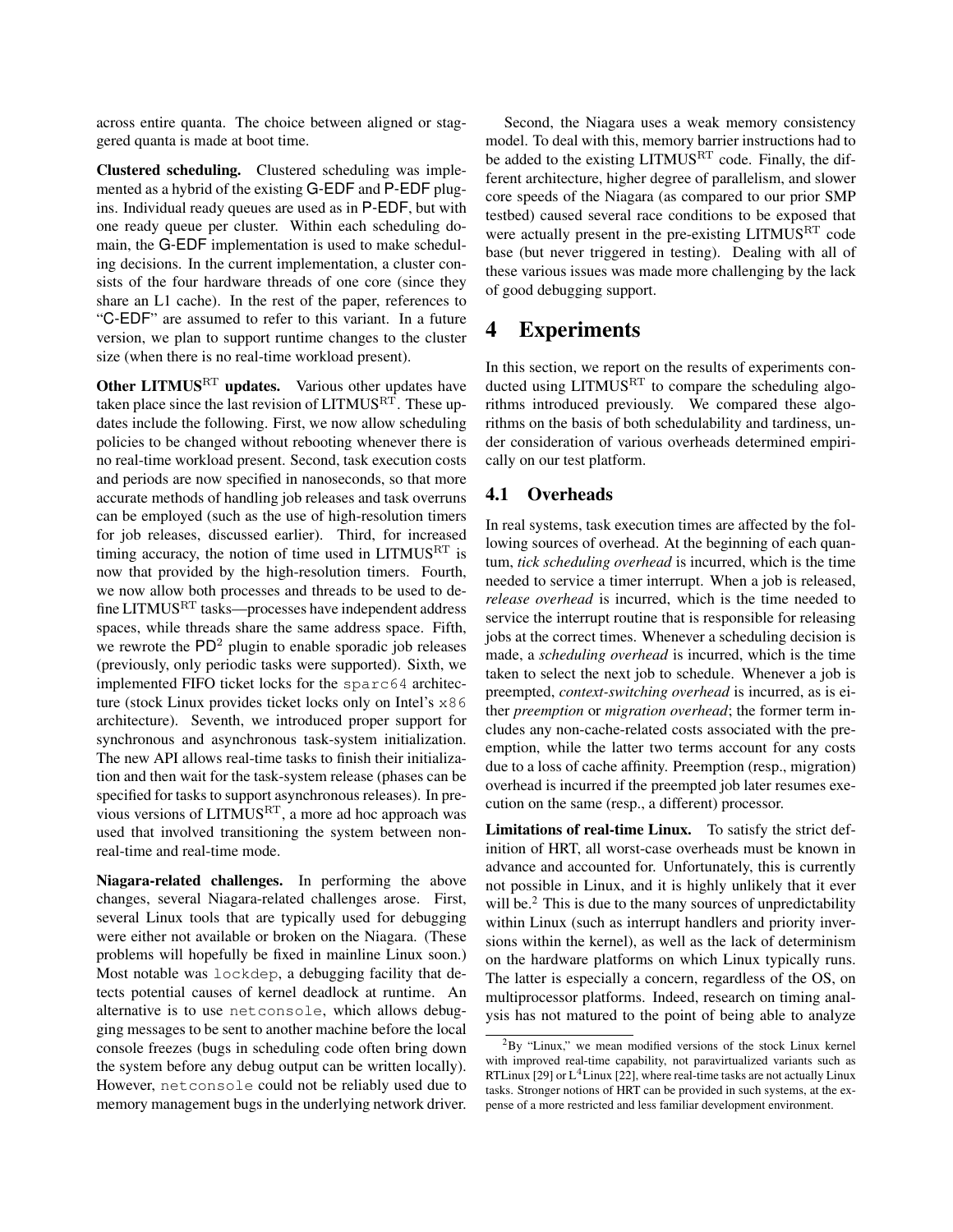| Plugin          | <b>Tick AVG</b>   | <b>Schedule AVG</b> | <b>Context Switch AVG</b> | <b>Release AVG</b> |  |
|-----------------|-------------------|---------------------|---------------------------|--------------------|--|
| PD <sup>2</sup> | $4.336 + 0.026N$  | 4.667               | $2.597 + 0.001N$          |                    |  |
| $S-PD^2$        | $2.169 + 0.016N$  | 4.247               | $2.539 + 0.001N$          |                    |  |
| G-EDF           | $2.080 + 0.002N$  | $11.836 + 0.056N$   | 7.550                     | $5.840 + 0.127N$   |  |
| C-EDF           | 2.863             | $6.080 + 0.010N$    | 3.174                     | 16.533             |  |
| P-EDF           | $2.059 + 0.002N$  | $2.678 + 0.008N$    | $4.728 + 0.005N$          | $3.952 + 0.005N$   |  |
|                 |                   |                     |                           |                    |  |
| Plugin          | <b>Tick WC</b>    | <b>Schedule WC</b>  | <b>Context Switch WC</b>  | <b>Release WC</b>  |  |
| PD <sup>2</sup> | $11.271 + 0.301N$ | 31.720              | $3.107 + 0.010N$          |                    |  |
| $S-PD2$         | $4.838 + 0.321N$  | 43.182              | $3.219 + 0.003N$          |                    |  |
| G-EDF           | $3.043 + 0.003N$  | $55.284 + 0.263N$   | 29.233                    | $45.025 + 0.314N$  |  |
| C-EDF           | 3.230             | $14.758 + 0.011N$   | 6.077                     | 30.347             |  |
| P-EDF           | $2.727 + 0.002N$  | $8.565 + 0.014N$    | $14.917 + 0.036N$         | $4.727 + 0.009N$   |  |

Table 1: Measured average (SRT) and worst-case (HRT) kernel overheads, in  $\mu s$ . N is the number of tasks. In our PD<sup>2</sup> and S-PD<sup>2</sup> implementation, periodic tasks do not incur release overheads (see Sec. 4.4).

complex interactions between tasks due to atomic operations, bus locking, and bus and cache contention. Despite these observations, there are now many advocates of using Linux to support applications that require some notion of real-time execution. As noted by McKenney [25],

*I believe that Linux is ready to handle applications requiring sub-millisecond process-scheduling and interrupt latencies with 99.99+ percent probabilities of success. No, that does not cover every imaginable real-time application, but it does cover a very large and important subset.*

Our objectives in designing LITMUSRT are in agreement with McKenney's viewpoint.

Measuring overheads. Given the comments above about timing analysis, overheads must be determined experimentally. Doing so is not as easy as it may seem. In particular, in repeated measurements of some overhead, a small number of samples may be "outliers." This may be due to a variety of factors, such as warm-up effects in the instrumentation code and the various non-deterministic aspects of Linux itself noted above. In light of this, we determined each overhead term by discarding the top 1% of measured values, and then taking the maximum (for HRT) or average (for SRT) of the remaining values. This same approach was used previously in [14]. We believe that this is approach is reasonable, given the way in which Linux-based systems are likely to be used in supporting real-time workloads. Moreover, the obtained overheads should be more than sufficient for obtaining a valid comparison of different scheduling approaches, which is our main focus.

All overheads were measured on the Sun Niagara (UltraSPARC T1) system mentioned earlier. The Niagara is a 64-bit machine containing eight cores on one chip running at 1.2 GHz. Each core supports four hardware threads. Onchip caches include a 16K (resp., 8K) four-way set associative L1 instruction (resp., data) cache per core, and a shared, unified 3 MB 12-way set associative L2 cache. Our test system is configured with 16 GB of off-chip main memory. In contrast to Sun's upcoming Niagara-successor "Rock," our first-generation Niagara does not employ advanced cacheprefetching technology.

Below, we discuss the overheads that were measured. In this discussion, G-NP-EDF is not considered because it shares a common implementation with G-EDF (nonpreemptivity is enabled by simply setting a flag [13]) and thus they have the same overheads.

Kernel overheads. We obtained kernel overheads by enabling aligned quanta and measuring the system's behavior for periodic task sets consisting of between 50 and 450 tasks in steps of 50. For each scheduling algorithm and task-set size, we measured ten task sets generated randomly (as described in Sec. 4.2), for a total of 90 task sets per scheduling algorithm. Each task set was traced for 30 seconds. We repeated the same experiments with staggered quanta. In total, more than 45 GB of trace data and 600 million individual overhead measurements were obtained during more than seven hours of tracing.

For each overhead term, we plotted all measured values for both aligned and staggered quanta as a function of taskset size (discarding outliers, as discussed above). We noted that average overheads were substantially less for staggered quanta. This is due to reduced bus/lock contention in this case (since kernel invocations become more spread out). Given that we assume average overheads for SRT systems, we opted to use average overheads obtained with staggered quanta for SRT systems (except for  $\mathsf{PD}^2$ ). Staggering causes an additional quantum of potential tardiness, which we regarded to be of negligible impact. As tardiness should be zero in HRT systems, worst-case overheads were defined assuming aligned quanta (except for  $S-PD<sup>2</sup>$ ). When plotted, most overheads showed a clear linear trend. To capture these trends, we computed expressions for maximum and average values using linear regression analysis. For the few overheads where measurements did not reveal a conclusive trend, we assumed a constant value equal to the maximum observed value. All kernel overhead expression so computed are shown in Table 1.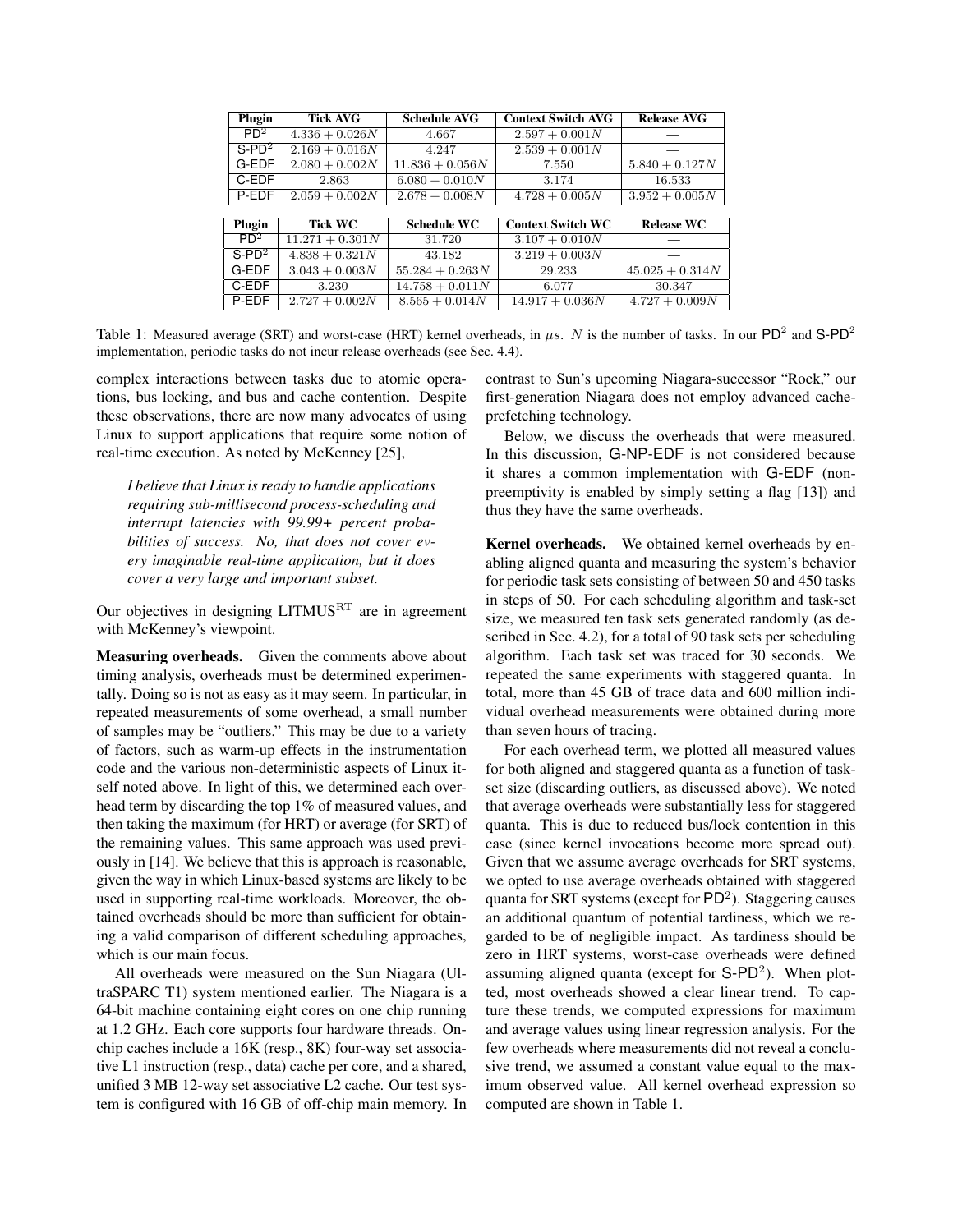|                  | Overall |        | <b>Preemption</b> |        | <b>Intra-Cluster Migr.</b> |        | <b>Inter-Cluster Migr.</b> |           |
|------------------|---------|--------|-------------------|--------|----------------------------|--------|----------------------------|-----------|
| <b>Algorithm</b> | AVG     | WC.    | AVG-              | WC.    | AVG-                       | WC.    | AVG                        | <b>WC</b> |
| PD <sup>2</sup>  | 172.05  | 681.11 | 131.46            | 649.43 | 141.82                     | 654.22 | 187.62                     | 681.11    |
| $S-PP2$          | 89.396  | 104.13 | 86.214            | 103.37 | 87.844                     | 103.44 | 90.233                     | 104.13    |
| G-EDF            | 73.047  | 375.44 | 95.196            | 375.44 | 73.454                     | 326.82 | 72.592                     | 321.14    |
| C-EDF            | 67.047  | 171.62 | 78.507            | 171.62 | 64.772                     | 167.34 |                            |           |
| P-EDF            | 72.362  | 139.12 | 72.362            | 139.12 |                            |        |                            |           |

Table 2: Measured average (SRT) and worst-case (HRT) preemption and migration costs, in  $\mu s$ . Note that, while PD<sup>2</sup>, S-PD<sup>2</sup>, and G-EDF are not clustered algorithms, we still distinguish between migrations within a cluster (staying on the same core) and across clusters (moving to a different core). In our schedulability experiments, the "overall" figures were used since in global algorithms it is generally not possible to predict if a preempted task will migrate.

Preemption and migration overheads. To measure the impact of losing cache affinity, we ran a number of task sets under LITMUSRT in which each job repeatedly accesses a 64K working set (WS) while maintaining a 75/25 read/write ratio. We found that 64K WS sizes produced significant differences in the overheads measured for each algorithm. We considered larger WS sizes to be unreasonable given the memory access times and shared cache size of our platform. Smaller WS sizes would likely result in smaller overheads and better overall performance for global policies, but are not considered here—thus, our experiments could be seen as being biased towards partitioning.

After the first access by a job of its entire WS, subsequent references are cache-warm, until a preemption or migration occurs. Tasks were instrumented to detect and record these situations and the corresponding access times for the entire WS. The time to reference the WS immediately after resuming execution, minus the time to reference the WS when it is cache-warm, gives the cost of the preemption or migration (depending on whether the corresponding job resumed on a different CPU) that occurred. In total, over 105 million preemption and migration overheads were recorded for task sets consisting of between 50 and 450 tasks run for 60 seconds each. Again, we measured a total of 90 task sets per scheduling algorithm. (Aligned quanta were used for all algorithms except  $S-PD^2$ . Quantum placement does not affect preemption behavior in EDF schemes.) As noted earlier, we determined overheads for HRT (resp., SRT) systems by taking the maximum (resp., average) of the recorded values after discarding the top 1% of measured values. In the case of preemption/migration overheads, we also discarded any value that clearly was not correctly measured (*e.g.*, due to a preemption *while* measuring an overhead).

Table 2 indicates that the preemption and migration overheads are considerably higher than in the Intel platform considered in the earlier SMP study [16]. The Niagara does not perform any branch prediction or attempt to hide costs due to memory latency or pipeline stalls by allowing out-of-order instruction execution. Hardware multi-threading is intended as the main mechanism for alleviating these costs. However, while hardware multi-threading may increase overall throughput, it does not improve the performance of a single *sequential* task. These costs, combined with the low percore clock frequencies relative to most Intel platforms, cause the Niagara to execute tasks much slower than any current Intel platform even in the absence of preemptions and migrations.

Note that, while the Niagara contains a shared on-chip lower-level cache, the size of this cache (3 MB) is quite small relative to those in the latest Intel multicore chips, where shared caches are often 2-3 MB *per-core* (*e.g.*, four cores might share a 12 MB cache). Thus, the impact of a shared cache on migration costs is relatively small, even with 64K per-job WS sizes, since cache affinity can be lost after relatively short preemptions. Additionally, *contention* for the bus and memory subsystem appears to be a major source of overhead—this is especially apparent when comparing the worst-case overheads of  $PD^2$  and  $S-PD^2$ . In PD<sup>2</sup>, all preempted jobs access their WS at the same time upon resuming (or beginning) execution, since all processors make scheduling decisions at the same time, and this results in significant worst-case contention on such a large platform.

In the average case, the overheads under each EDF algorithm are similar. We believe that the fluctuations in this case are due to the variation in the task sets that are run under each algorithm, and the non-determinism associated with attempting to measure these overheads within userspace tasks (these were the only overheads that could not be measured entirely within the kernel). In the case of  $PD^2$ , contention appears to have an impact even on average-case results—since scheduling decisions are only made at quantum boundaries, the chance that multiple tasks resume execution at the same time increases significantly, resulting in a corresponding increase in contention and overheads. In  $S-PD<sup>2</sup>$ , scheduling decisions are evenly distributed across each quantum, which reduces contention both in the worst and average cases, resulting in lower overheads as compared to  $PD<sup>2</sup>$ . It also results in the lowest worst-case overhead overall, as it is the only approach that *forces* scheduling decisions, and thus the times that jobs resume after being preempted, to be evenly distributed over time—this keeps contention low in all cases.

Interestingly, for G-EDF and C-EDF, the cost of a preemption is slightly *more* than the cost of a migration. We believe that this is due to the length of time that a job is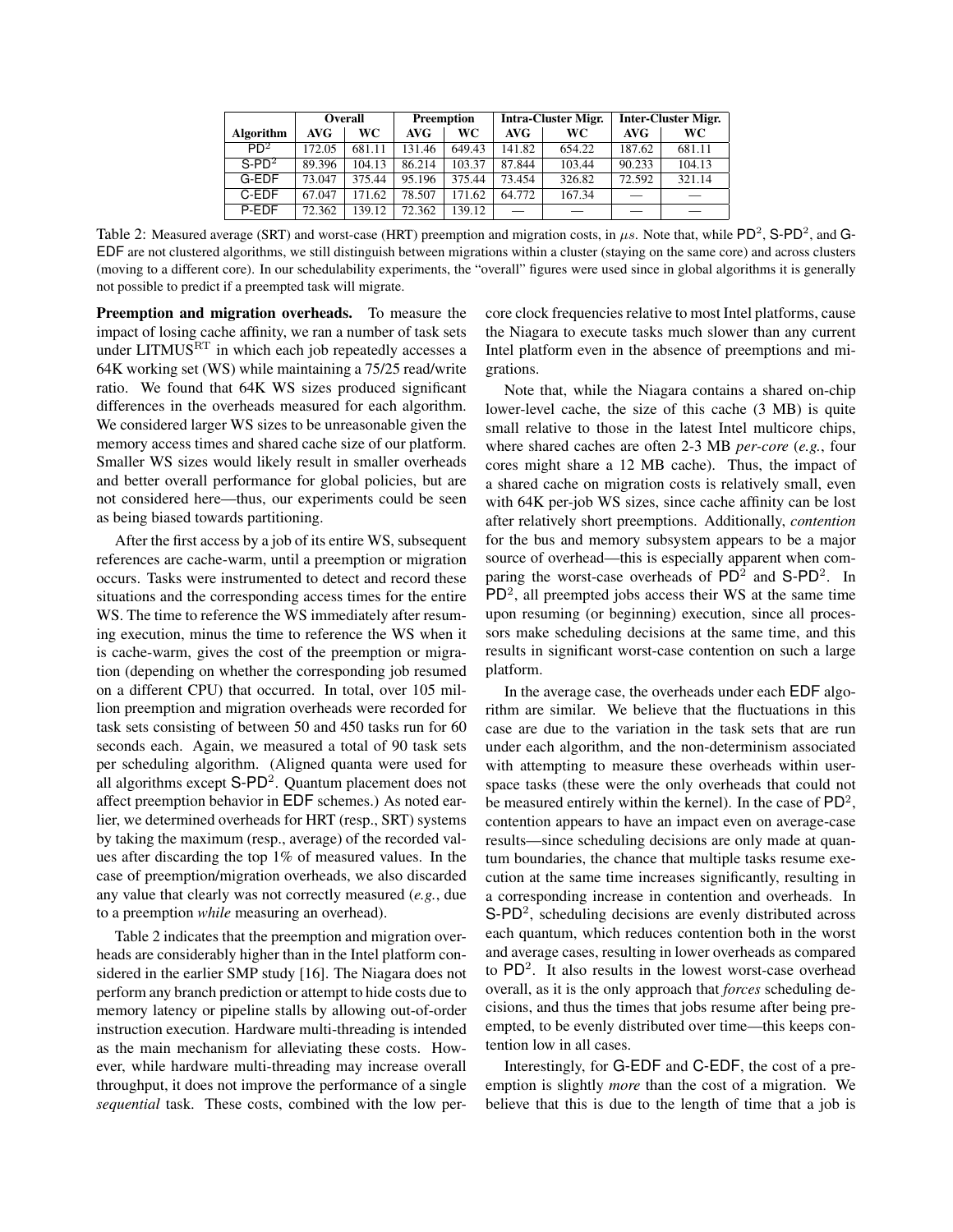preempted. Preemption lengths were longer when a task resumed on the same CPU (instead of a different CPU), and longer preemption lengths cause a greater loss of cache affinity and hence higher overheads. This makes sense under G-EDF and C-EDF: a job that is preempted will only migrate to another CPU if one becomes available before its current CPU is again available. Thus, when a job migrates, the total length of its preemption is reduced. In G-EDF in particular, an inability to migrate to another CPU to resume execution upon being preempted is rare on such a large platform, so such scenarios had a small impact on overall average-case costs. Interestingly, these trends were not observed for  $PD^2$  or  $S-PD^2$ —since preemption lengths did not vary much for these algorithms, the bus and memory subsystem contention costs associated with migrations remain the dominant factor. Preemption lengths tend to be more uniform in these algorithms, due to the way in which jobs are scheduled as subtasks that only become eligible a fixed amount of time after a job release. As a final observation, note that costs are larger overall for algorithms that *allow* migrations, due to an increase in contention that impacts the preemption and migration overheads of all jobs, even those that do not migrate.

#### 4.2 Experimental Set-Up

We determined the schedulability of randomly-generated task sets under each tested algorithm, for both HRT and SRT systems, using the overheads listed in Sec. 4.1. We used distributions proposed by Baker [2] to generate task sets. Task periods were uniformly distributed over [10ms, 100ms]. Task utilizations were distributed differently for each experiment using three uniform and three bimodal distributions. The ranges for the uniform distributions were [0.001, 0.1] (light), [0.1, 0.4] (medium), and [0.5, 0.9] (heavy). In the three bimodal distributions, utilizations were distributed uniformly over either  $[0.001, 0.5)$  or  $[0.5, 0.9]$  with respective probabilities of 8/9 and 1/9 (light), 6/9 and 3/9 (medium), and 4/9 and 5/9 (heavy). Task execution costs excluding overheads were calculated from periods and utilizations (and may be non-integral). Each task set was created by generating tasks until a specified cap on total utilization (that varied between 1 and 32) was reached and by then discarding the last-added task, thereby allowing some slack to account for overheads. Sampling points (on average spaced 0.13 apart) were chosen such that sampling density is high in areas where curves change rapidly. For each distribution and each sampling point, we generated 2000 task sets, for a total of over 8.5 million task sets.

Schedulability tests. Schedulability was checked using schedulability tests that were augmented to account for the overheads listed in Sec. 4.1. Overheads were accounted for using standard techniques for inflating task execution costs (see [18] for an in-depth discussion). With the exception of C-EDF and G-EDF, the schedulability tests used in our experiments (which we briefly summarize below) are the same as those used in the earlier SMP-based study [16].

For  $PD^2$  and  $S-PD^2$ , we simply checked if total utilization, including overheads, is at most  $m$ . Note that, under both Pfair schemes, execution costs must be rounded up to integral values after overheads are included. Additionally, for HRT correctness, periods must be reduced by one since sporadic releases only take effect at quantum boundaries. To compensate for the worst-case delay due to staggering under S-PD<sup>2</sup>, task periods must be further reduced by  $\frac{m-1}{m}$ (in HRT systems). Period reduction is not required for SRT correctness since it introduces only constant tardiness.

For P-EDF and C-EDF, we determined whether each task set could be partitioned using the *first-fit decreasing heuristic*. Under P-EDF, HRT and SRT schedulability differ only in the use of maximum or average overheads: under partitioning, if tardiness is bounded, then it is zero, so the only way to schedule a SRT task set is to view it as hard. Under C-EDF, schedulability within each cluster was checked by applying the appropriate G-EDF test(s) (HRT or SRT) within the cluster (see below). There exists a cyclic dependency between partitioning a task set and accounting for overheads. In our experiments, we first tried to partition and then inflate for overheads. If the inflation caused a processor (or cluster) to become over-utilized, we then tried to first inflate and then partition. Not that testing HRT schedulability by partitioning gives P-EDF a significant advantage since this method is considerably less pessimistic than applying closed-form tests.

New HRT schedulability tests for G-EDF have been published since the prior SMP-based study [16]. There now are five major sufficient (but not necessary) HRT schedulability tests for G-EDF [4, 5, 7, 8, 21]. Interestingly, for each of these tests, there exist task sets that are deemed schedulable by it but not the others [5, 8]. Thus, HRT schedulability under G-EDF and C-EDF was determined by testing whether a given task set passes at least one of these five tests. We omit G-NP-EDF from our HRT schedulability results because there currently exists no good HRT schedulability test for it. For SRT schedulability, since G-EDF and G-NP-EDF can guarantee bounded deadline tardiness if the system is not overloaded [18], only a check that total utilization is at most  $m$  is required.

#### 4.3 Schedulability Results

HRT schedulability results are shown in Fig. 2. The first column of the figure (insets  $(a)$ – $(c)$ ) gives results for the three uniform distributions (light, medium, heavy) and the second column (insets  $(d)$ – $(f)$ ) gives results for the three bimodal distributions. The plots indicate the fraction of the generated task sets each algorithm successfully scheduled, as a function of total utilization. In the HRT case, aligned quanta are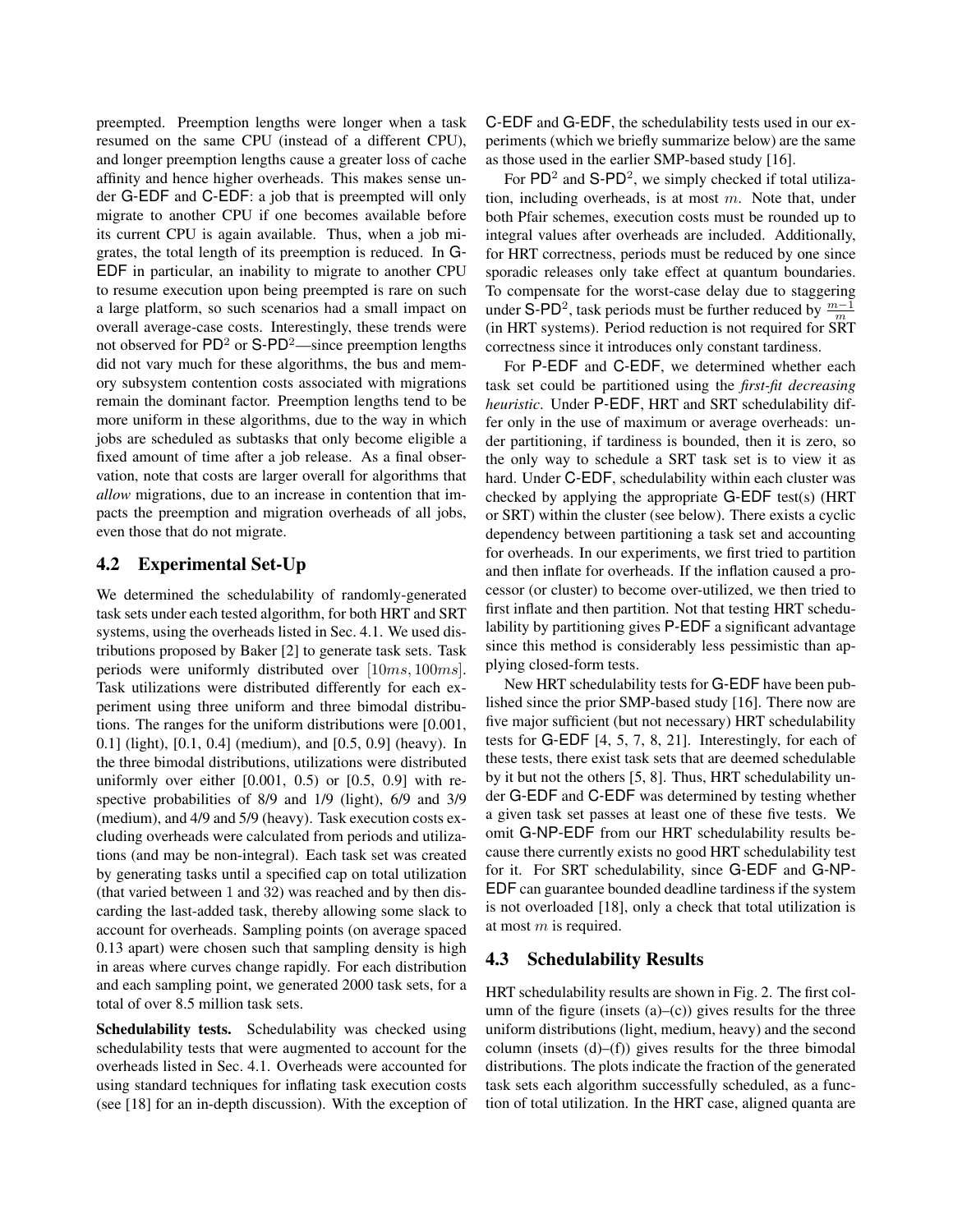

Figure 2: Hard real-time schedulability under various per-task weight distributions. (a) Uniform light. (b) Uniform medium. (c) Uniform heavy. (d) Bimodal light. (e) Bimodal medium. (f) Bimodal heavy.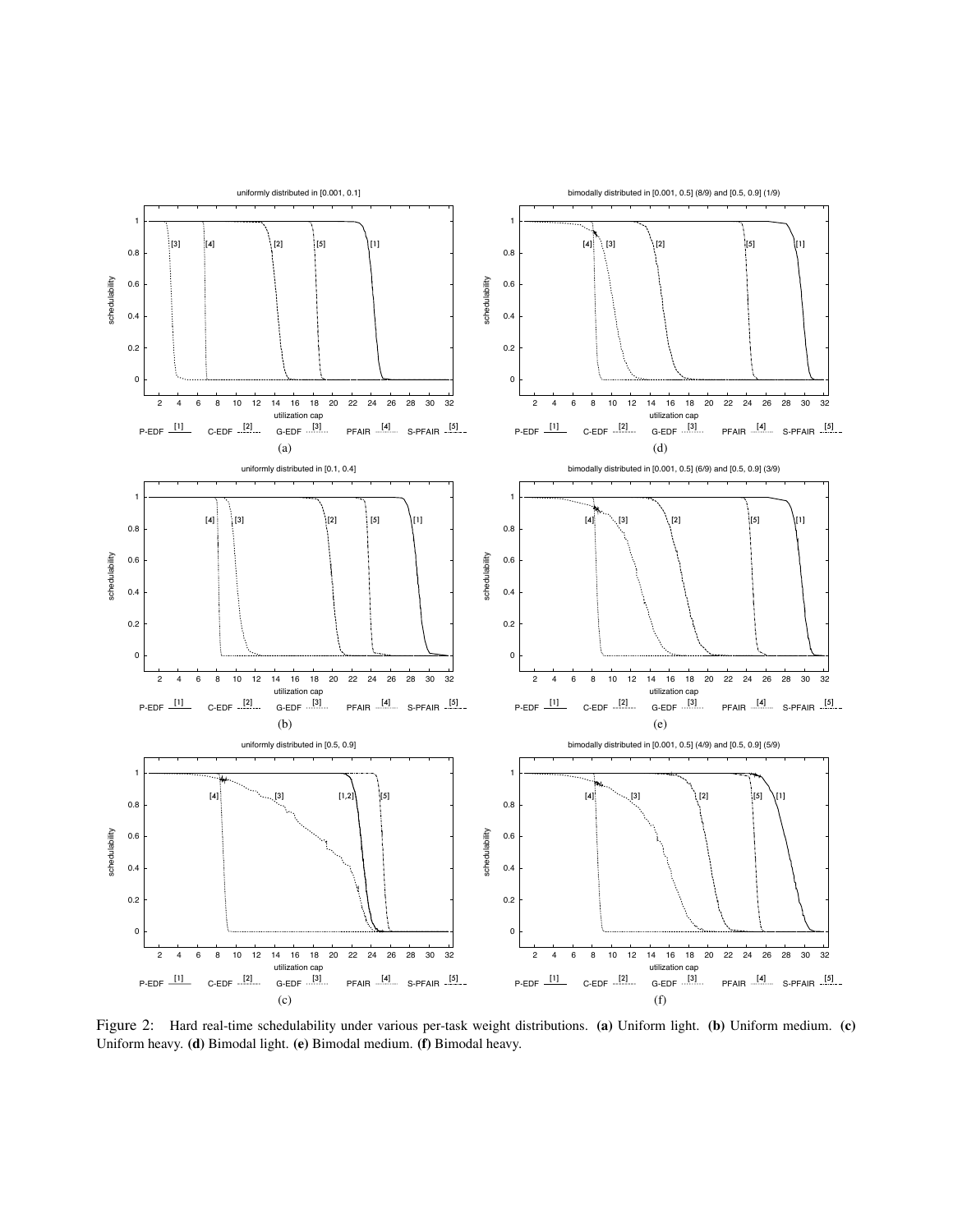assumed for all algorithms except for  $S-PD^2$ .

There are several things to notice here. First,  $PD^2$  exhibits untenable performance due to its high preemption and migration costs. By preempting and scheduling subtasks at the same instant on all processors, PD<sup>2</sup> exposes the off-chip memory bandwidth to be a critical bottleneck. In contrast,  $S-PD<sup>2</sup>$ —specifically designed to avoid bus contention exhibits consistently good performance, suggesting that its slight tradeoff in optimality for reduced runtime overheads yields a viable alternative to partitioning. Second, G-EDF is consistent as well, but consistently poor. In the HRT case, the schedulability tests used for G-EDF are inferior to those used for the other schemes. Moreover, it suffers from high worst-case scheduling and migration costs. The former is especially significant when many light tasks are present (insets (a) and (d)) because in such cases there are comparatively more tasks overall. Third, P-EDF performs best, except when many heavy tasks are present (inset (c)). P-EDF benefits from low run-time overheads but suffers from binpacking issues, which are somewhat ameliorated by using a bin-packing heuristic, instead of a closed-form test. Note that it outperforms  $S-PD^2$  except for when most tasks are very heavy (inset (c)). Finally, notice that C-EDF exhibits performance that is intermediate between G-EDF and P-EDF, as might be expected.

Schedulability results for the SRT case are shown in Fig. 3, which is organized similarly to Fig. 2. In the SRT case, staggered quanta are assumed for all algorithms except  $PD<sup>2</sup>$ , which we have included for the sake of completeness. Again, there are several interesting things to notice. First, G-EDF is very negatively impacted by its higher scheduling overheads. This can be seen clearly in insets (a), (b), and (d). In these cases, most tasks are light, which means that the overall number of tasks is high. Note that, in contrast to the HRT case, G-EDF is not negatively impacted here by the schedulability test used for it. Second, G-NP-EDF does not exhibit significantly better performance than G-EDF (in fact, the graphs almost coincide in inset (a)). This strongly suggests that preemption and migration costs are not the limiting factor for the G-EDF family of scheduling algorithms (as implemented in  $LITMUS<sup>RT</sup>$ ). Rather, they are limited by scheduling overheads. Third, P-EDF performs correspondingly poorly when task utilizations are high (inset (c)), due to bin-packing problems. Note that, for P-EDF, the only difference between Figs. 2 and 3 is that worst-case overheads are assumed in the former, and average-case in the latter. Fourth, C-EDF performs best in most cases (insets (b) and (d)-(f)), since it has lower runtime overheads than G-EDF and does not suffer from bin-packing limitations as severe as P-EDF. Consequently, its performance degrades when there are either very many light tasks (inset (a)) or mostly heavy tasks (inset (c)), but not as much as the performance of G-EDF and P-EDF, respectively. Fifth, S-PD<sup>2</sup>

is usually among the better performing algorithms and the only algorithm that does not exhibit pathological scenarios. While PD<sup>2</sup> performs significantly better than in the HRT case, it is usually among the worst algorithms. This is due to  $PD<sup>2</sup>$  using aligned quanta and hence having higher overheads.

In the SRT case, tardiness is also of interest. Fig. 4 shows the average of the per-task worst-case tardiness bounds (computed using formulas in [19]) for the scenario in Fig. 3(b).  $(PD^2, S-PD^2, and P-EDF$  are not shown, because assuming staggered quanta, tardiness under each is at most one or two quanta.) As seen, tardiness is highest under G-NP-EDF and lowest under C-EDF. The "stair-step" pattern for C-EDF is due to a ceiling operator in the tardinessbound expression.

#### 4.4 Discussion

While PD<sup>2</sup> and G-EDF (and correspondingly G-NP-EDF) are both global algorithms, they are implemented quite differently in  $LITMUS<sup>RT</sup>$ . Our G-EDF implementation is mostly event-based. Job releases are implemented by using one-shot Linux high-resolution timers. Moreover, the scheduler may be invoked from different processors in reacting to these and other events. This design enables arbitrary task periods to be supported and job releases to be very accurately timed. One timer is used for each release time; if multiple releases coincide (*e.g.*, at a hyperperiod boundary) one timer is shared and only one release event is handled by the scheduler, which enables merging the released jobs into the ready queue in  $O(\log N)$  time. In contrast, a simpler implementation that does not share timers has to perform  $O(N)$  individual merges. We found that sharing timers reduces measured worst-case release overheads significantly (in some cases by up to 50 percent). However, our experiments revealed that G-EDF still suffers from high overheads due to long queue lengths and lock-contention. We are currently investigating approaches to mitigate these sources of overhead.

In contrast, the  $PD^2$  plugin is very much time-driven. The scheduling logic is contained mostly in the tick handler, which is invoked at every quantum boundary. Since  $PD<sup>2</sup>$  scheduling decisions are made at well-known times, a master-slave approach is used where only one processor (the master) schedules the next quantum; this eliminates any potential run-queue contention. Moreover, queue-merge operations can be performed to add newly-released work to the run queue in  $O(\log N)$  time. Such a design also has the advantage that strictly-periodic execution does not require per-release timers. However, one downside of the  $PD^2$ implementation is that a sporadic job can experience up to one quantum of delay (the time to the next quantum boundary) before it becomes eligible for scheduling. (Since  $PD^2$ and  $S-PD^2$  are realized by the same implementation, similar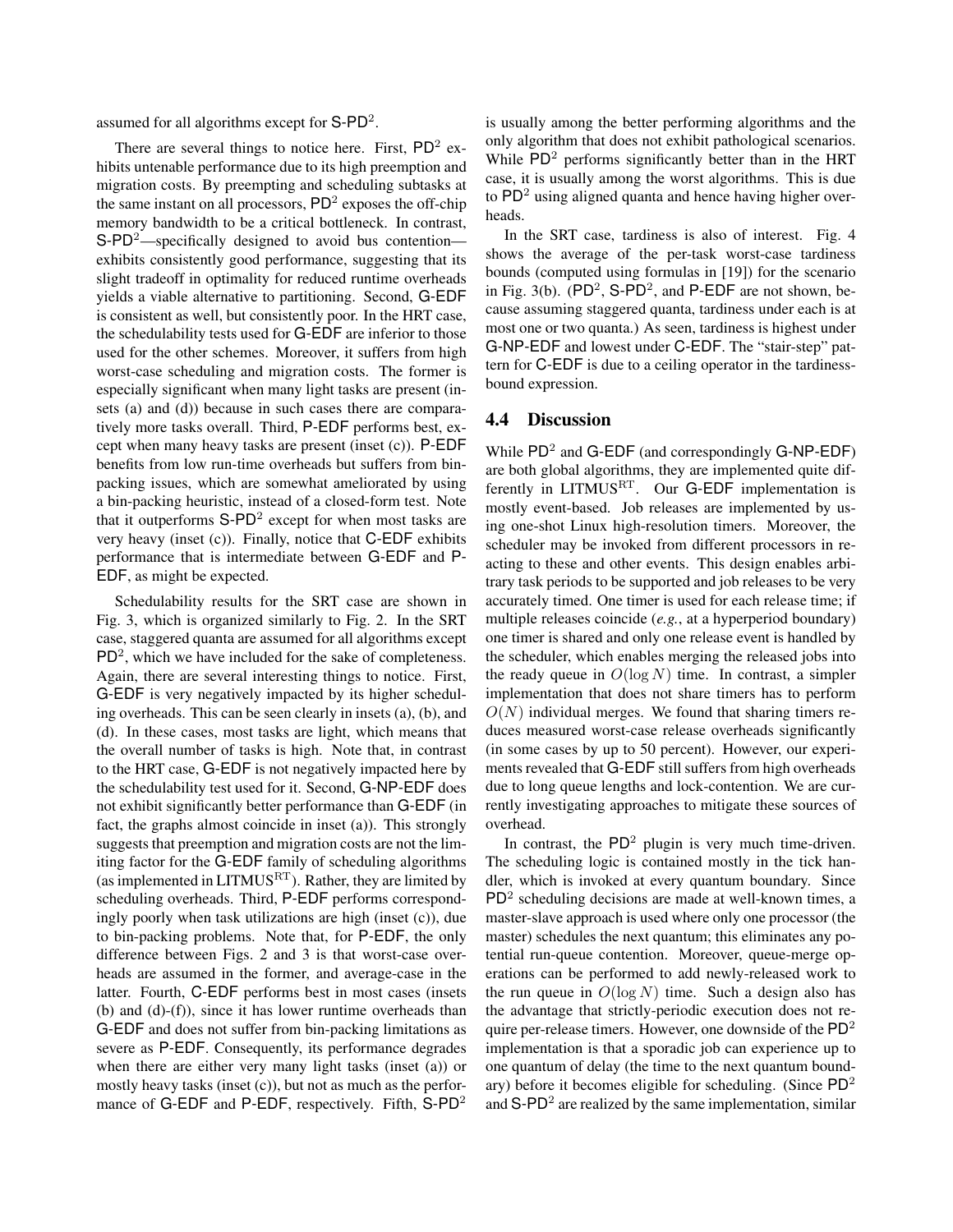

Figure 3: Soft real-time schedulability under various per-task weight distributions. (a) Uniform light. (b) Uniform medium. (c) Uniform heavy. (d) Bimodal light. (e) Bimodal medium. (f) Bimodal heavy. (Please note the different scale of (a). Also, note that the G-EDF and G-NP-EDF curves nearly coincide.)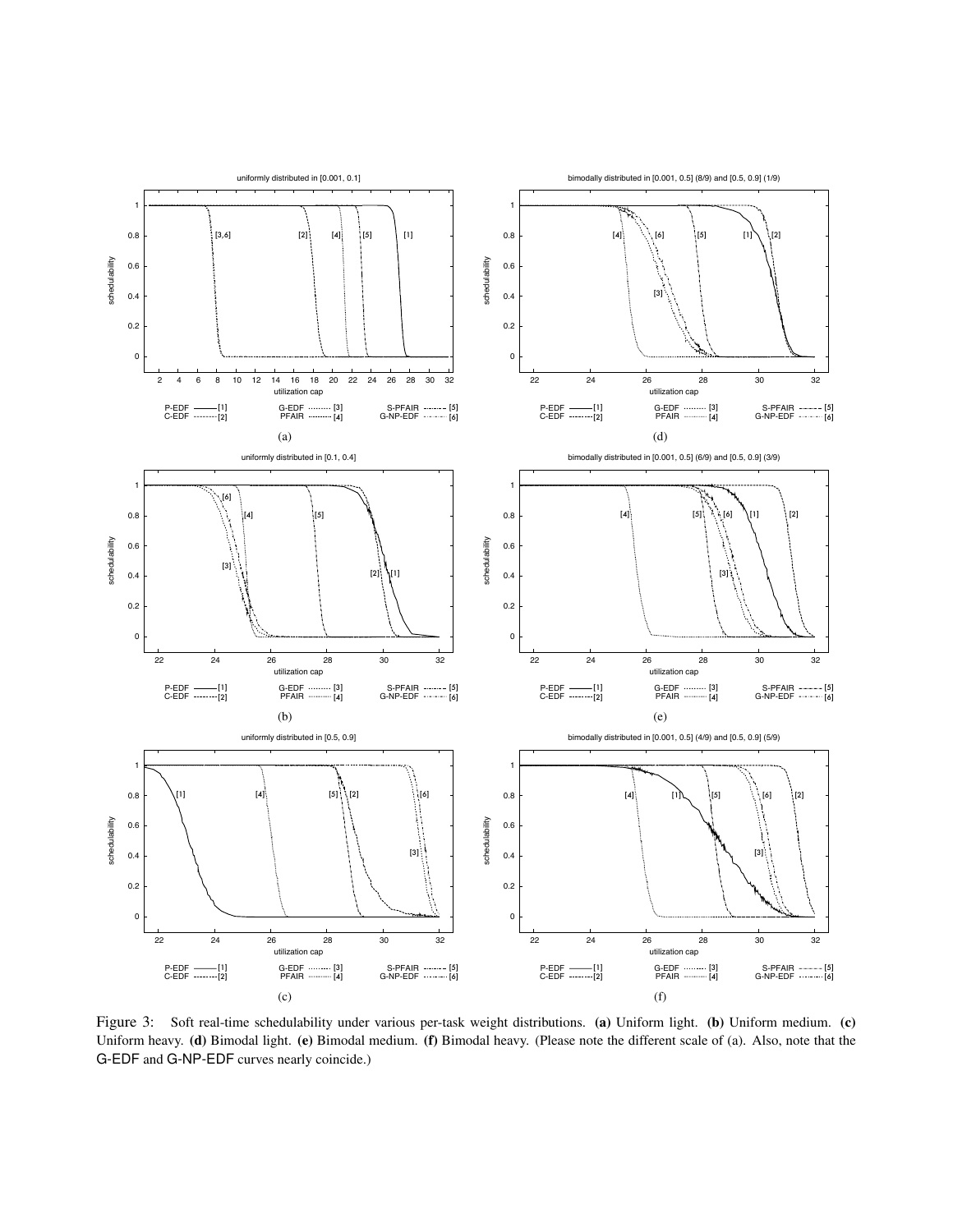comments apply to  $S-PD^2$ .)

Given that  $S-PD^2$  has much higher tick overheads than G-EDF, and since ticks occur frequently, one might expect G-EDF to outperform  $S-PD^2$  for SRT systems. However, our experiments show that this is not the case. In fact, G-EDF is only competitive in scenarios with low task counts (*e.g.*, insets (c), (e), and (f) of Fig. 3). This is due to the manner in which release overheads are accounted for in schedulability analysis. Linux's high-resolution timers are interrupt-based, and since interrupts always preempt a realtime task, a job can—in the worst case—be delayed by job releases from *all* other tasks. Since the standard analysis for interrupts [24] inflates execution costs on a per-task basis, this amounts to an overhead penalty of  $O(N^2)$ . This is less of an issue for P-EDF and C-EDF since their analysis only needs to account for interrupts from (fewer) local tasks. Also, due to reduced lock contention, release overheads are significantly lower with partitioned algorithms. Since  $PD<sup>2</sup>$ does not use high-resolution timers (apart from the periodic tick), it avoids these interrupt overheads altogether.

In our initial attempt at porting LITMUS<sup>RT</sup> to the Niagara, all run queues were implemented using linked lists. However, such an implementation quickly proved to be untenable for several of the global algorithms. Experiments showed that a simple traversal of a 500-element list can take up to  $50\mu s$  on the Niagara—clearly too much considering that the  $PD<sup>2</sup>$  plugin may have to perform 32 traversals every  $1000\mu s$ . Such problems necessitated a switch to binomial heaps. This reduced scheduling costs significantly (in benchmarks, most heap operations required at most  $0.5\mu s$ ) and illustrates how sensitive global algorithms are to the manner in which run queues are supported.

We speculate that the results of this paper may extend to other multicore platforms where rather simple cores are used (as is the case in some embedded platforms). However, performance trends may be very different on platforms with cores of the complexity of x86-like architectures, which have features designed to hide memory latencies. On such a platform, preemption and migration costs may be very different from that seen on our test platform. However, if companies like Intel really do intend to produce chips with 80 cores as noted earlier, it remains to be seen if this can be done without resorting to simpler core designs. Note that the use of simpler core designs will likely result in higher execution costs and hence task utilizations. This does not bode well for P-EDF. On the other hand, we are doubtful that global algorithms can scale to such high core counts. Thus, we expect clustered algorithms to offer the best performance.

# 5 Conclusion

This paper has presented a case-study comparison of several multiprocessor real-time scheduling algorithms on a Ni-



Figure 4: Tardiness as a function of the total utilization cap. This graph corresponds to inset (b) of Fig. 3 and is representative for other results obtained but not shown here due to space constraints.

agara platform. To the best of our knowledge, this study is the first attempt by anyone to assess the *scalability* of such algorithms based upon empirically-derived overheads. The major conclusions of our study are as follows: (i) for HRT workloads on the Niagara,  $S-PD^2$  and P-EDF are generally the most effective approaches; (ii) for SRT workloads on the Niagara, there is no single best overall algorithm, although S-PD<sup>2</sup> and C-EDF seem to be less susceptible to pathological scenarios than the other tested algorithms; (iii) for multicore platforms with on-chip shared caches, preemption and migration costs can still be considerably more costly in algorithms that allow migrations if caches are small or memory bandwidth is limited; (iv) quantum-staggering can be very effective in reducing such costs; (v) for global approaches, scheduling overheads are greatly impacted by the manner in which run queues are implemented. Although P-EDF fared relatively well in our study, we note that, in other work, we have found that partitioning approaches are more negatively impacted (in terms of schedulability) by tasksynchronization requirements [12, 14] and runtime workload changes [9]. Such concerns have not been considered in this paper.

There are numerous directions for future work. First, we would like to re-consider how run-queue support for global algorithms is provided in  $LITMUS<sup>RT</sup>$ . In particular, we would like to determine whether run-queue overheads can be lessened through the use of more clever data structures or more efficient synchronization techniques. Second, in related work, we have investigated the impact synchronization has on schedulability in work involving a conventional SMP [12, 14]; we would like to repeat that study on the Niagara. Third, we would like to repeat any Niagara-based studies we conduct on an Intel platform of comparable size, when one is available. In all of these studies, we would also like to consider the impact of dynamic workload changes.